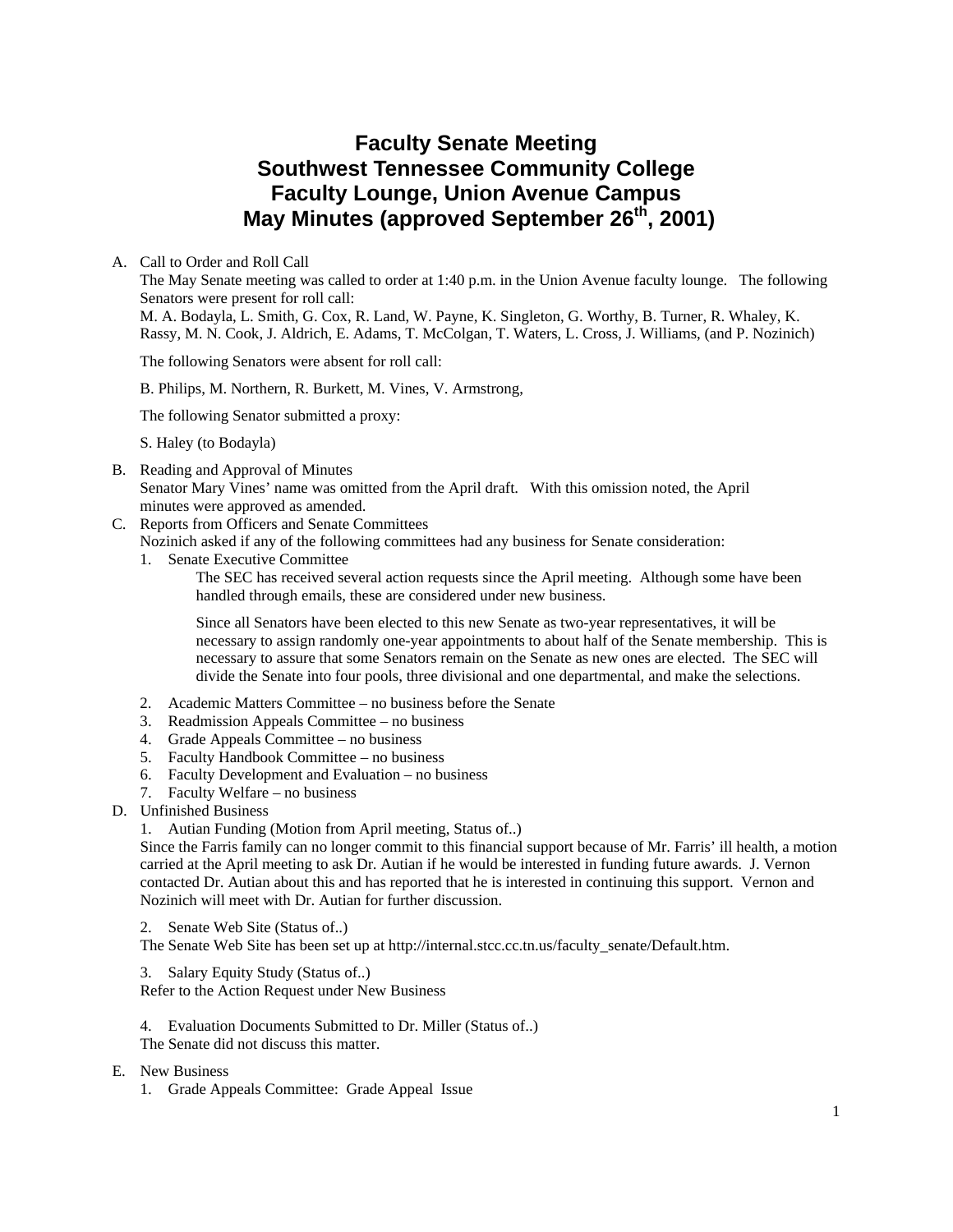A few days ago Dean Swinny met with members of this committee to consider a grade appeal. However, the committee objected to his request because it had not been charged by the Senate to consider this appeal. Nozinich will call a meeting with the committee members, ask them to elect a chair, and have them review the appeal. In addition, Nozinich will remind the other Senate committees to meet and elect chairs.

## 2. Faculty Handbook Committee: review of faculty handbook **(Action Request)**

Nozinich will meet with this committee in the next few days, have the members elect a chair, and charge the committee with reviewing the faculty handbook for any ambiguities and editing it in order to satisfy SACS recommendations.

(Secretary's note: Turner met with Nozinich and Williams after the Senate meeting and explained the history of the current handbook, how it was written for consolidation, and some of the existing problems. Dr. Miller has the handbook file on computer disk, and Turner will make sure the Senate gets the most recent version of the file for committee consideration.)

3. Dissemination by email names of Presidential Search Committee and the names of the 29 candidates **(Action Request)** 

The requested information, committee and candidate names, was emailed to the faculty in April. Since then, the 29 candidates have been cut to 4, and one of those has withdrawn. The remaining candidates are Pettit, Danials, and Essex. Although exact itineraries have not been worked out, each one will visit the Union and Macon Cove campuses on May  $30<sup>th</sup>$  and  $31<sup>st</sup>$ . There probably will be an attempt to visit satellite centers as well. All meetings with the candidates are open, and each candidate will have as many as four interview sessions per campus. At this time, faculty, staff, administration, and student interview sessions are planned. Nozinich called for feedback from the Senators and faculty and requested that we send constructive comments either to her, G. Cox, Chancellor Manning, TBR members, and to members of the search committee. Names of the latter are posted on the web. Comments may be anonymous.

The Presidential Search Committee will meet on May  $31<sup>st</sup>$  and make recommendations to Chancellor Manning. She reported that no candidate has an "inside track," and she said that TBR will likely act on committee recommendations at the July rather than June meeting.

# 4. Promotion and Tenure Deadlines **(Action Request)**

According to the guidelines, Dr. Essex should have made his promotion/tenure recommendations by April 30<sup>th</sup>, and Dr. Miller should have notified candidates by May  $3^{rd}$ . However, these deadlines had passed and no information was forthcoming from either Essex or Miller. The action requested was that the SEC ask the administration when the faculty/candidates could expect an administrative response. J. Gunter has reported that letters to the promotion/tenure candidates are in the campus mail.

## 5. Clarification on Summer Teaching **(Action Request)**

This matter is far from resolved. Dr. Miller's position has been that department chairs should consult with 9 month faculty about the summer schedule. Some departmental chairs have done this but not all. Dr. Miller has not indicated how she will deal with this inconsistency. There is no guarantee that 9-month faculty will have two classes this summer, and there is no guarantee that 9-month faculty will be able to teach summer classes after this year. The school budget does not include funding for 9-month faculty past 9 months of work.

However, as soon as Nozinich receives information from the administration, she will email the faculty. She notes that next summer the 9-month faculty most likely will not have an opportunity to teach, and in all probability, 12-month faculty and adjuncts will cover these summer classes.

#### Senator comments were numerous and included the following:

We are the lowest paid. There always seems to be money for expensive administrative positions but not for 9month faculty. We should fight this and not accept what they tell us. We have always had the understanding that we will be able to supplement our income with summer teaching. Summer sessions pay for themselves. Faculty members depend on that income and this would be a hardship. We don't have equitable salaries across the school. It is not fair to students to have only adjuncts as teachers during the summer. No other school in the state does this. There are not enough adjuncts in the area to cover all these summer classes. Equity studies may include summer salaries and overloads, and if we lose the summer pay, then these studies would reflect a salary level that is no longer valid. The question of whether the salary equity study includes summer pay to 9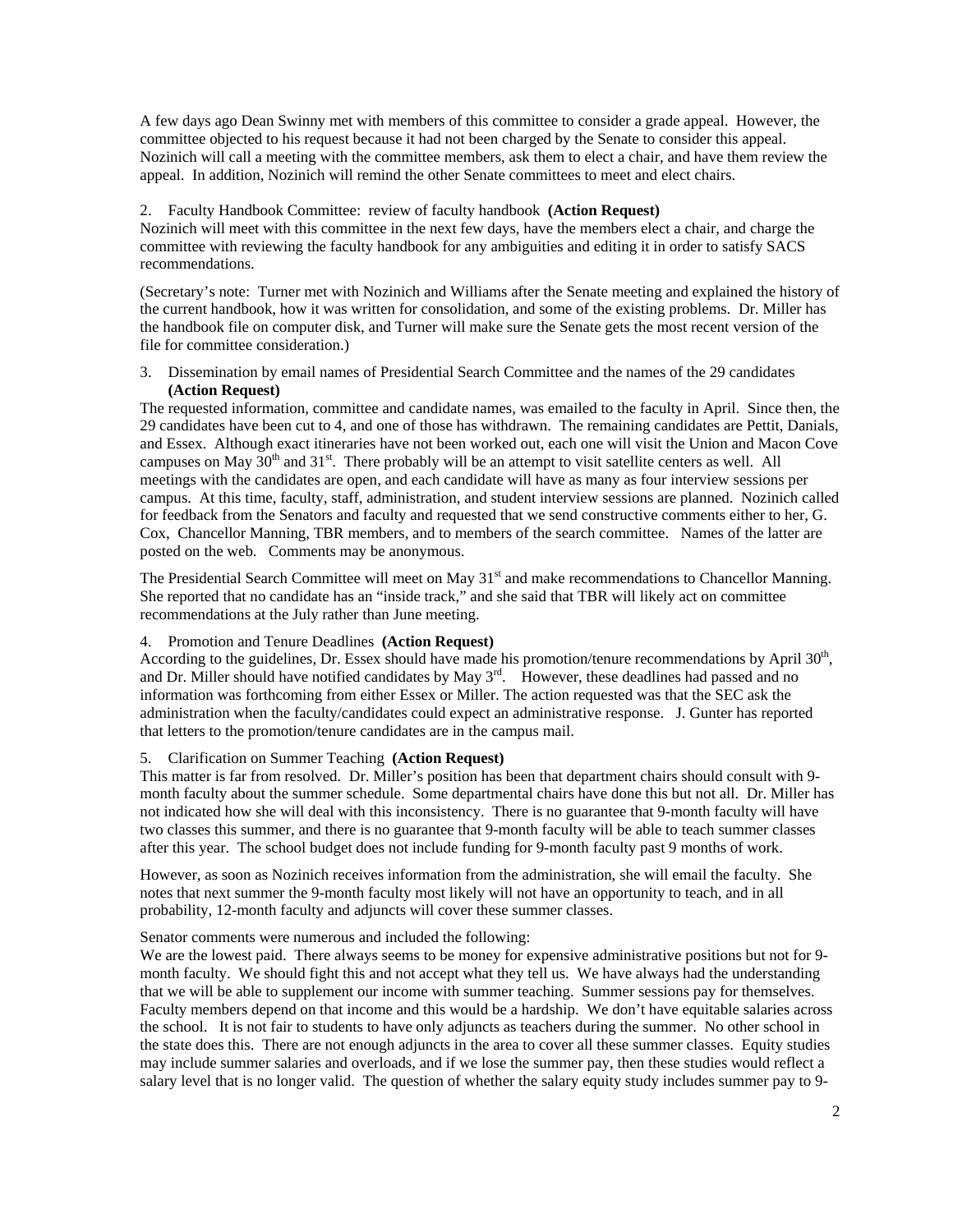month faculty should be raised at the campus meeting when the equity study is presented to the faculty and staff for discussion. Will we eliminate summer school completely or just the 9-month faculty from teaching summer?

The Senate discussed the issue of the 9-month contract at length. In her concluding remarks about this issue, Nozinich repeated there is no documentation that assures 9-month faculty the opportunity to teach summer classes, and the existing budget necessitates that 12-month faculty and adjuncts teach the summer classes.

# 6. Salary (Equity) Study Status: **(Action Request)**

The state legislators via TBR mandated the equity study because there are so many different pay scales across the state. These studies are statewide for faculty, staff, and administration. TBR required that each campus completes a plan and submits it in time for the June meeting. In the future TBR is considering developing a common equity plan in place across the state, but for now TBR asked each school to develop its own.

The equity plan should be available to the faculty in May for comments before it is sent to TBR for approval and September implementation. This is not a study any longer, but rather, a plan establishing salaries and providing for a process of implementation. There is 1.5 million dollars set aside to implement the plan at STCC, and this includes the \$350,000 budgeted for salary increases at the former SSCC. Implementation will begin incrementally; however, approval and subsequent implementation are subject to the budget.

(Secretary's note: Dr. Essex's April  $30<sup>th</sup>$  memo says the following:

We expect to receive a draft Compensation Plan within the next two weeks. It is estimated that roughly 3 million dollars will be needed to achieve the midpoint (market average) for faculty/staff salaries. Although the college is facing a 2.5 million dollar deficit, we are committed to addressing salary issues. Since we only have 1.5 million dollars set aside for salary improvement, it will be necessary to develop a phase-in plan as all other TBR institutions are doing to ensure that each person recommended for salary improvement will receive an increase. When the final report is completed, it will be placed in the library at each main campus. I have also requested that Dr. Rockmore meet with the college community to discuss his methodology/recommendations and respond to questions that you may wish to address. )

Fifteen million dollars has been set aside in the Governor's budget, but much of that money will go to universities who have "at risk" faculty; that is, those schools which might lose critical faculty to higher paying jobs.

The equity plan is for all employees and not just faculty. TBR made no mention of any increase in salary being retroactive, and if it is retroactive, it will not likely go back to July of last year as Essex had said earlier. There may be a tuition hike of as much as 15% this fall according to TBR, and some of this money will be used to fund the equity plan.

The budget provides for a 3% raise for higher education employees (2% state, 1% campus operating budget). It is important to note that at this time budget planning is in a flux and not much is certain.

## L. Smith addressed these concerns:

We must not lose the opportunity for personal growth. We must examine the quality of adjuncts that are hired to replace 9-month faculty. We should look at the differences in pay scales for the former STIM-STCC employees. If summer classes pay for themselves, then we need to know what is causing the financial shortfall. The faculty position should be unified. According to a study conducted by her department, summer classes on many campuses were available for full-time faculty, often were assigned based on seniority, and most of these were 9-month faculty.

Bodayla observed that at one time adjuncts could teach a full load (3 classes) at both STIM and STCC. Now they can only teach 3 classes at STCC, reducing the pool of adjuncts available. She raised the issue of funding for the proposed 3<sup>rd</sup> campus given these budgetary conditions. (Nozinich replied that according to Dr. Essex, enrollment must justify a 3<sup>rd</sup> campus.) If there are not enough adjuncts for summer classes, Bodayla said the school would have to cancel these classes causing a decline in enrollment.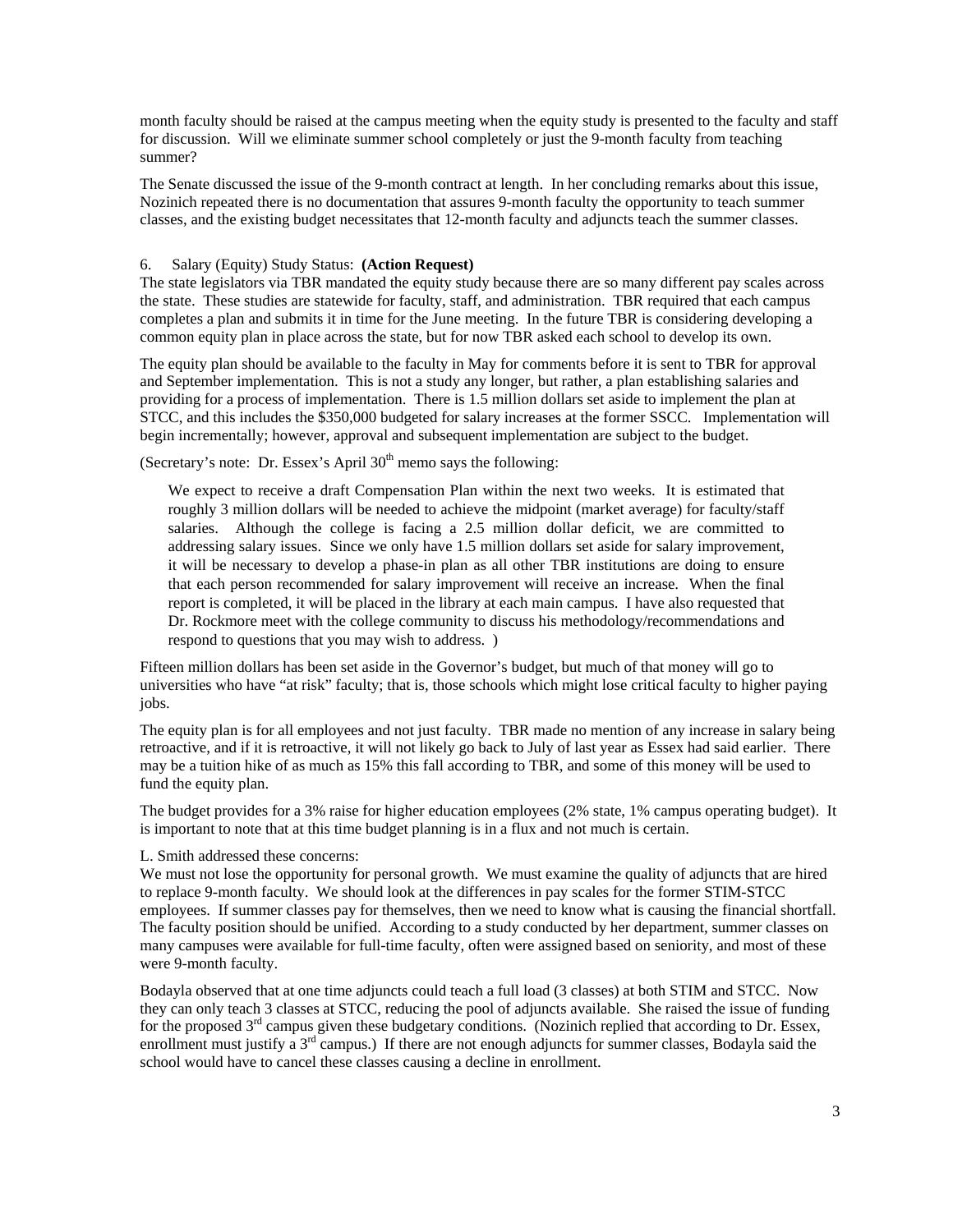Nozinich said that the school might possibly use money "drained" from summer school to fund the equity plan beyond the one-time 1.5 million dollar amount that has been set aside. She speculated that the administration might offer summer classes to faculty at adjunct rates, and she stressed that the Senate should be prepared to take a position if this happens.

Rassy observed that whenever an administration wants something there is always money; if not, the lack of money is always cited. There always seems to be money to hire another administrator.

Cook raised the issue of a top-heavy administration. . Nozinich responded that Essex is not likely to challenge TBR on issues such as the administrative structure, and that he is more of a caretaker rather than one who fights for the school. She suggested that the Senate appoint a subcommittee immediately in order to address the issues of summer school for 9-month faculty and funding for the equity plan. She said any Senate response must be grounded in solid arguments, and it must be a comprehensive, cogent response that is supported by statistics. She said that we must find and introduce previous quality studies into this response.

**It was moved to establish a study subcommittee to address the budget issues, the quality issues, and summer teaching for 9-month faculty.** The motion carried with no opposition. L. Smith agreed to chair this subcommittee, and the following people volunteered to serve: B. Turner, R. Whaley, G. Cox, T. Waters, K. Rassy, and P. Nozinich. Land will forward previous quality studies that he has obtained to this subcommittee. As a charge, Nozinich once again asked that the subcommittee begin work as soon as possible and develop a comprehensive response to the issue of 9-month faculty teaching in the summer, quality issues, past practices and assurances to faculty on the Union Campus about summer teaching, comparable practices on other TBR campuses, budget issues, and effects on enrollment. She said we should question the presidential candidates about alternate sources of funding such as workforce development because in the future, TBR will only supply a minimum budget, the bare essentials, and a President must be able to bring in additional funds.

The Senate continued discussion about the top-heavy administration. Aldrich observed that some of the midmanagement administrators (such as Wells and Miller) have far too much to do, and she wondered how this could be the case if we are top heavy. Nozinich observed that job descriptions are vague, and the campus should address this now with a valid, workable plan.

#### 7. Generation of Forms

In an effort at curbing or regulating the proliferation of forms at STCC, Dr. Miller suggested that the Senate examine all proposed school forms and any form revisions that affect the faculty. Nozinich suggested that each Senator could serve as a contact person for this task. She offered to have Senators removed or exempted from other committee assignments in order to give them time for this, and that generated considerable discussion. Smith stated that it is a problem for those without tenure to request removal or exemption from committee service, and there should be no negative impact on any Senator who chooses not to serve. Land agreed and suggested that Senators should be able to decline service. The consensus of the Senate was that it should be left up to the Senators to accept or decline committee appointments or to request removal from a committee.

After some discussion on the matter, the Senate agreed that each Senator will act as a contact person or liaison for a department, and any proposed or revised forms that affect faculty will be brought before the Senate prior to adoption. Nozinich asked Senators to examine a form according to functionality and for the number of signatures that are required on the form.

#### 8. Dr. Essex as a Presidential Candidate **(Action Request)**

Black said that TBR promised that Dr. Essex would serve as an interim president, and that he would not be a candidate for the permanent position. Dr. Essex reaffirmed this as well. Black was concerned that TBR has reversed its position and has encouraged Dr. Essex to run for the position for a reason. Nozinich asked if the Senate wished to take a position on the candidacy of Dr. Essex. Payne said taking a position is the job of the Senate, but several Senators indicated a reluctance to take such a stand before seeking opinion from their departments. Discussion then focused on how the 29 candidates were reduced to a pool of 4. Nozinich related how the pool was selected and how candidates were eliminated. Cox and Nozinich said that Dr. Essex is not the strongest of the three remaining candidates. They said that if Dr. Essex were selected over the other two candidates, TBR would have a difficult time justifying its choice.

**Nozinich asked Senators to go back to the departments and obtain comments and responses about these candidates, particularly about Essex's candidacy based on those prior promises**. In response to a question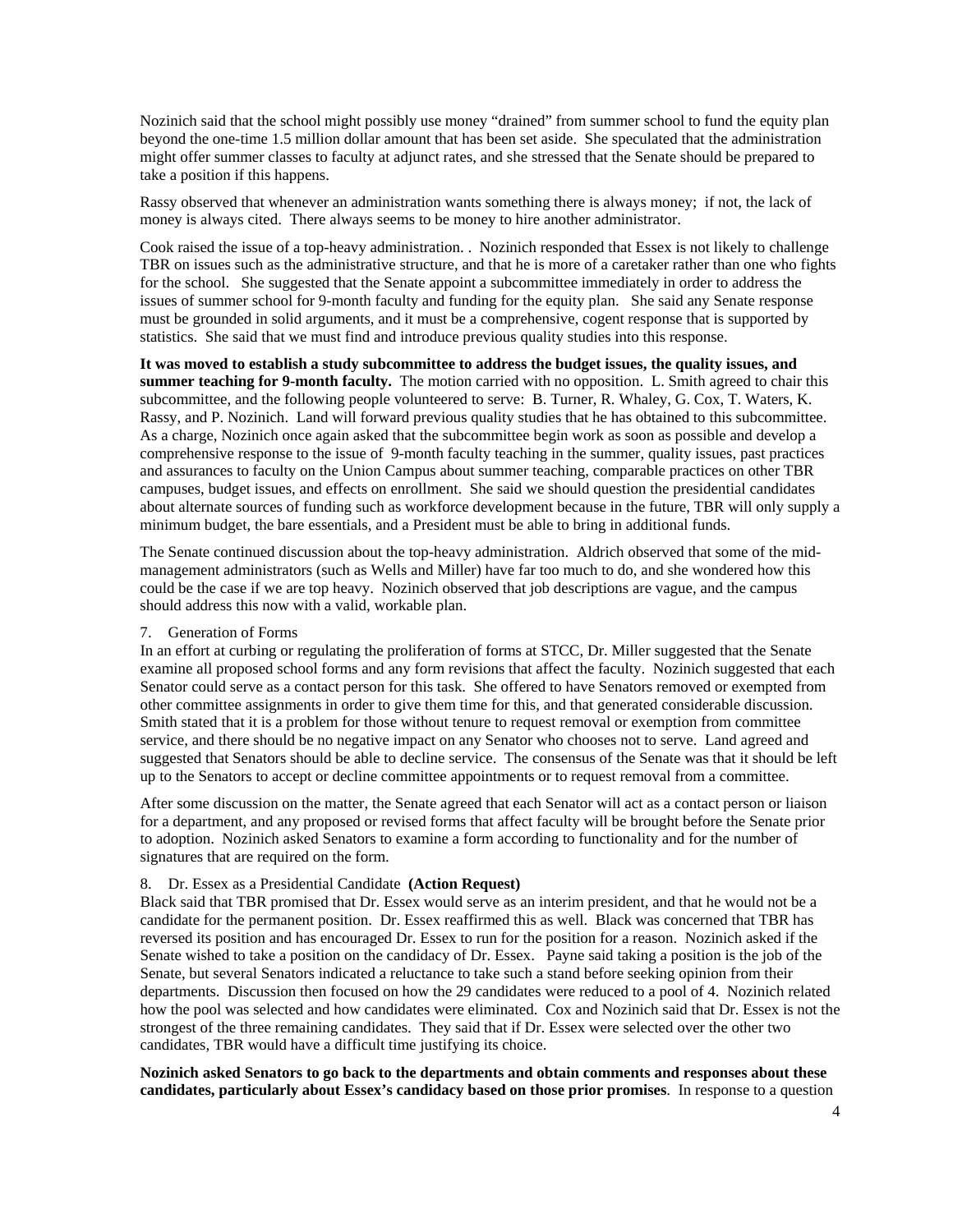from Land, Nozinich said the Presidential Search Committee has been asked to make a recommendation, but the committee has not been asked to rank the candidates. Nozinich said the committee will meet after the campus interviews, and the matter of Essex's candidacy will be brought up. The consensus was that Senators would first determine what faculty members in their departments think about Essex as a candidate, and if there is campus-wide concern from the faculty because of these earlier assurances from TBR and Essex, the Senate may take a position opposing his candidacy.

9. Senate Position on Calendar: 55min class time, time between semesters

Nozinich said we must take a position and raise issues about the calendar. She has forwarded a number of faculty comments about the calendar to the Vice-Provosts, but she has received no response. She said that the TBR policy mandates that a semester will be a minimum of 15 weeks, and that may include the week of finals or it may not. This semester length is in compliance with federal financial aid, but a school may start on any day of a week, even Friday, and meet the full-week requirement. A certain number of minutes are required (710 or 750?), but it is up to the school to divide up these minutes. The exceptions to the TBR policy will involve distance learning and accelerated learning.

Land said there was not enough time between summer and fall convocation for the 12-month faculty. Rassy recalled that the last Senate passed a resolution regarding this issue, but there has been no response. Bodayla said that the administration has suggested that faculty not schedule back to back classes, but that really is not an option at the Midtown campus because most students take morning classes. She also mentioned the loss of the Wednesday holiday prior to Thanksgiving **(action request)**. Nozinich responded that this may be due to the fall break, and questioned the need for this break. She said that the days for the fall break may be taking up discretionary days, and this break is near the Thanksgiving holiday as well. Aldrich pointed out that some faculty members were giving exams early because there was so little time between the end of finals and the date grades are due. The comments then centered on the makeup of the calendar committee, which apparently has only two faculty members. Singleton volunteered to determine faculty participation on this committee after the Senate meeting.

(Secretary's note: Singleton determined that 10 of the 15 members of this committee are faculty. She noted the following committee make-up:

Barbara Boswell (Faculty), Verna Crockett, Ken Dunn (Faculty), Ann Everett, Kathy Germain (Faculty), Teresa Jones, Lydia Linebarger (Faculty), Roma Magtoto (Faculty) , Dan Miller, Bill Newsom (Faculty), Kathy Singleton (Faculty), Herb Temple (Faculty), Pam Trim (Faculty), Janice Van Dyke (faculty), and Barbara Wells)

Nozinich said that we have several options to consider:

- a. Decide what to do about the earlier Senate motion that Rassy had mentioned.
- b. Request that more faculty members serve on the Calendar Committee.
- c. Request that we scrap the proposed calendar.

## **L. Smith moved that a new Calendar Committee made up with a majority of faculty revise the proposed Calendar, and that the administration submit the proposed calendar for Senate review before adoption.** The motion carried without opposition.

10. Letter from Ed. Barnard, Chair of the Curriculum Committee Payne read a letter from Barnard to Dr. Essex informing him of faculty appointments to the Curriculum Committee. In the letter Barnard states the following:

The below faculty have been recommended by their respective divisions to become voting members of the Curriculum Committee. These recommendations are in compliance with the current Curriculum Committee handbook and they should begin their terms with the beginning of the 2001 academic year.

The faculty appointments include McKinney, Little, Moses from Liberal Studies; Pope, Summons, Whaley from Mathematics, Natural Sciences, and Health Sciences; and Rudolph, Blakenbeckler, Dytrt from Business,